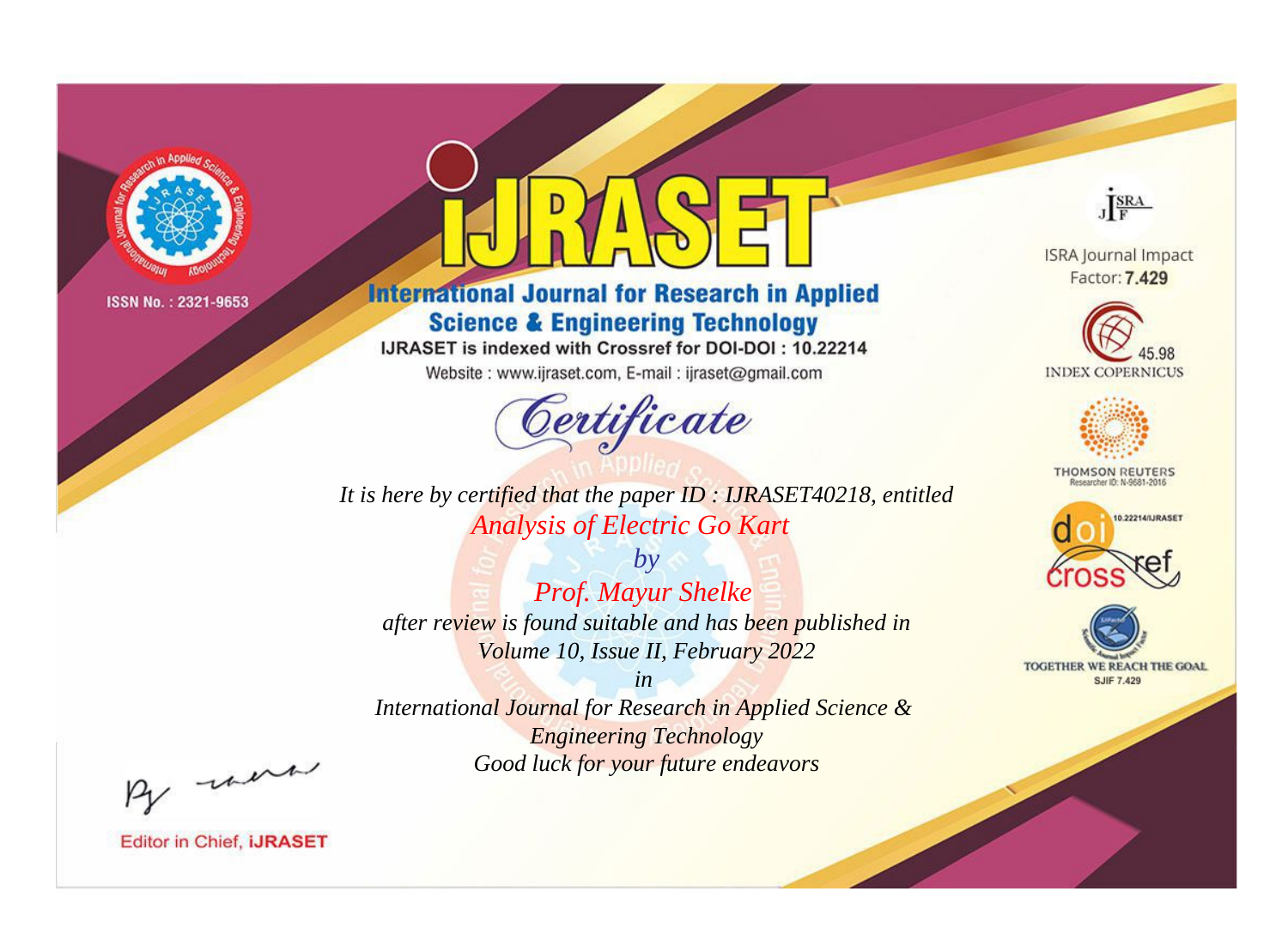

# **International Journal for Research in Applied Science & Engineering Technology**

IJRASET is indexed with Crossref for DOI-DOI: 10.22214

Website: www.ijraset.com, E-mail: ijraset@gmail.com



**ISRA Journal Impact** Factor: 7.429

JERA





**THOMSON REUTERS** 



TOGETHER WE REACH THE GOAL **SJIF 7.429** 

It is here by certified that the paper ID: IJRASET40218, entitled **Analysis of Electric Go Kart** 

 $by$ **Gaurav Ingole** after review is found suitable and has been published in Volume 10, Issue II, February 2022

 $in$ International Journal for Research in Applied Science & **Engineering Technology** Good luck for your future endeavors

By morn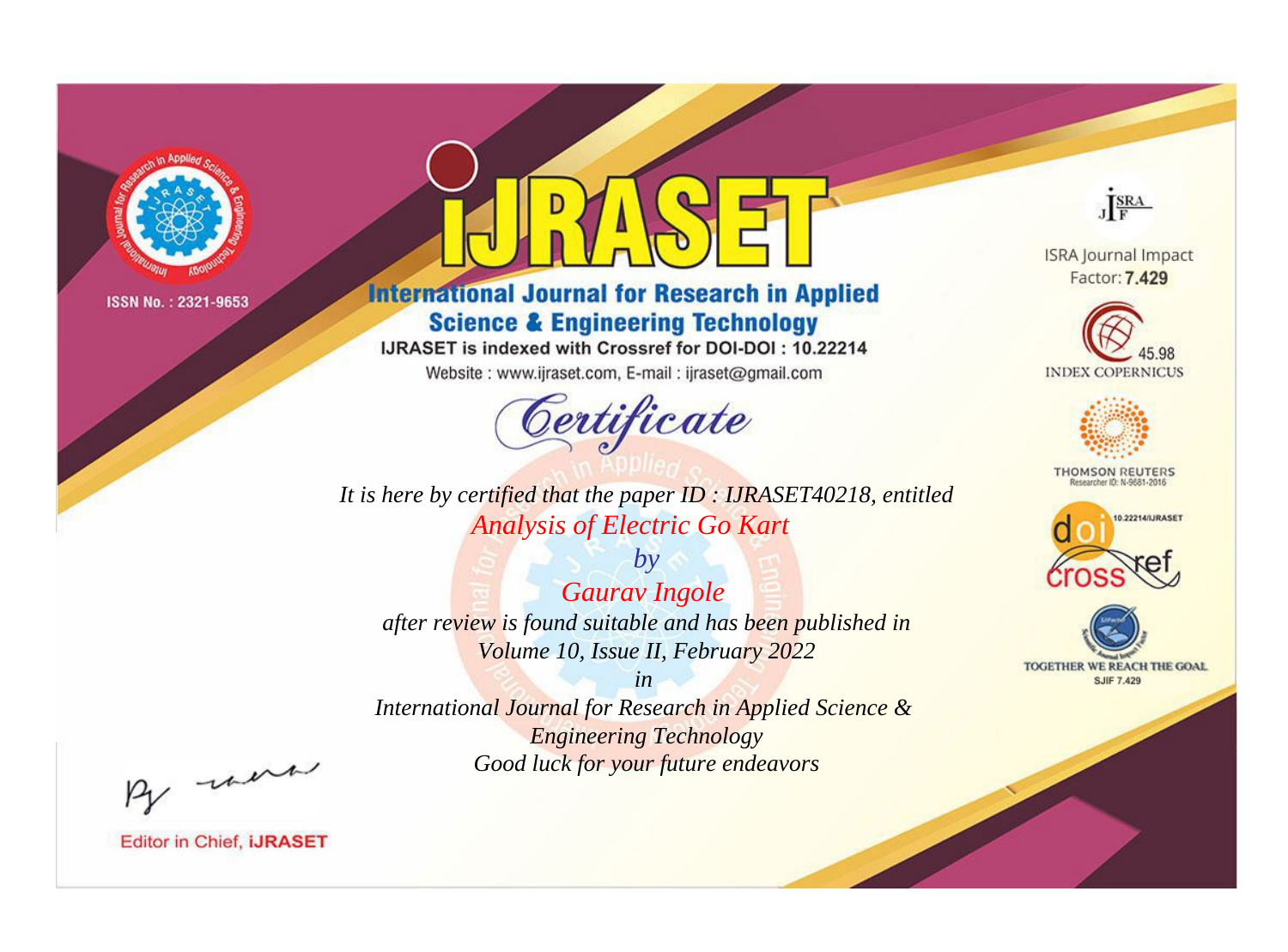

# **International Journal for Research in Applied Science & Engineering Technology**

IJRASET is indexed with Crossref for DOI-DOI: 10.22214

Website: www.ijraset.com, E-mail: ijraset@gmail.com



JERA

**ISRA Journal Impact** Factor: 7.429





**THOMSON REUTERS** 



TOGETHER WE REACH THE GOAL **SJIF 7.429** 

It is here by certified that the paper ID: IJRASET40218, entitled **Analysis of Electric Go Kart** 

 $b\nu$ **Purushottam Shende** after review is found suitable and has been published in Volume 10, Issue II, February 2022

 $in$ International Journal for Research in Applied Science & **Engineering Technology** Good luck for your future endeavors

By morn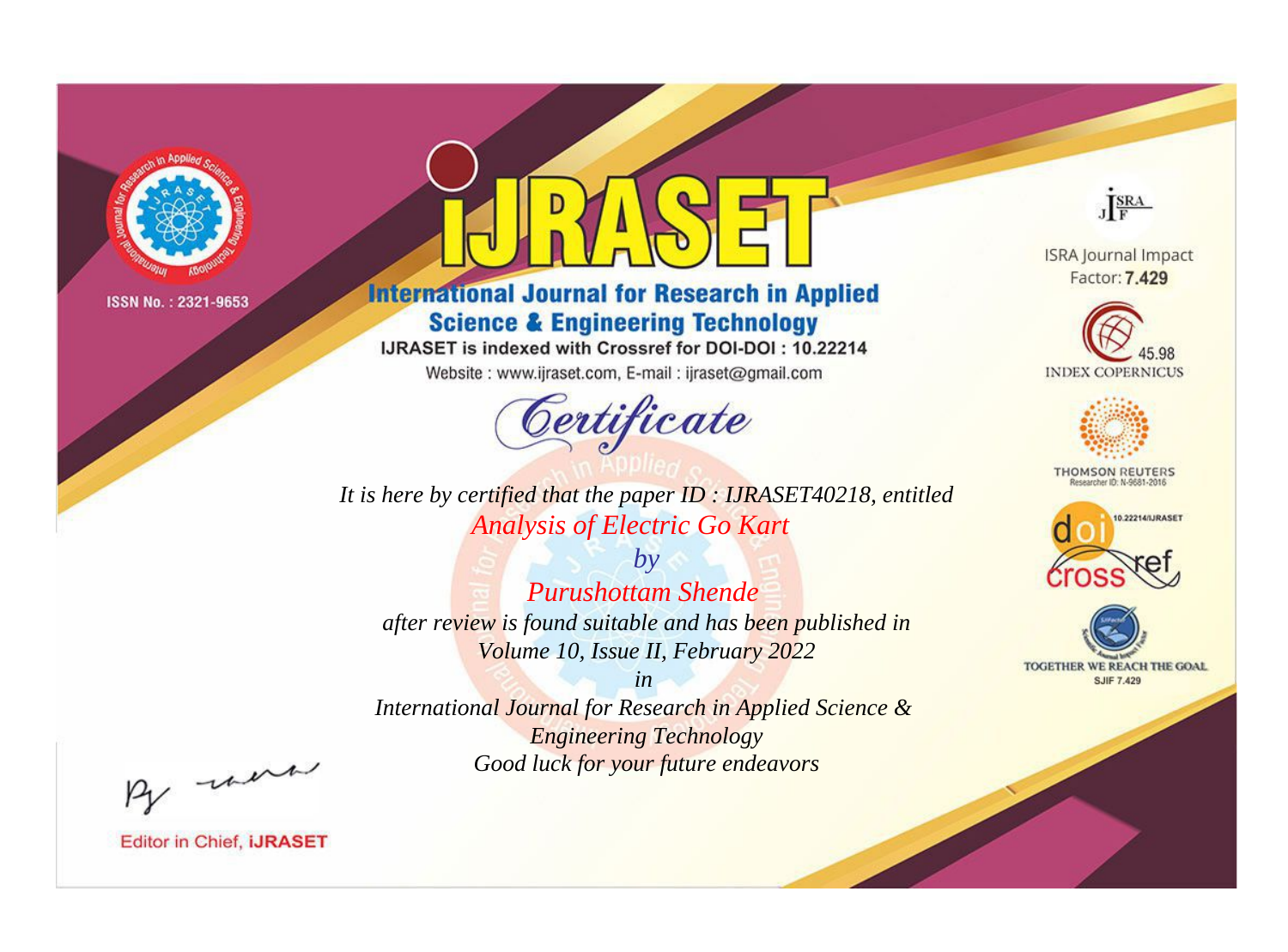

# **International Journal for Research in Applied Science & Engineering Technology**

IJRASET is indexed with Crossref for DOI-DOI: 10.22214

Website: www.ijraset.com, E-mail: ijraset@gmail.com



**ISRA Journal Impact** Factor: 7.429

JERA





**THOMSON REUTERS** 



TOGETHER WE REACH THE GOAL **SJIF 7.429** 

It is here by certified that the paper ID: IJRASET40218, entitled **Analysis of Electric Go Kart** 

 $by$ Rajan Masurkar after review is found suitable and has been published in Volume 10, Issue II, February 2022

 $in$ International Journal for Research in Applied Science & **Engineering Technology** Good luck for your future endeavors

By morn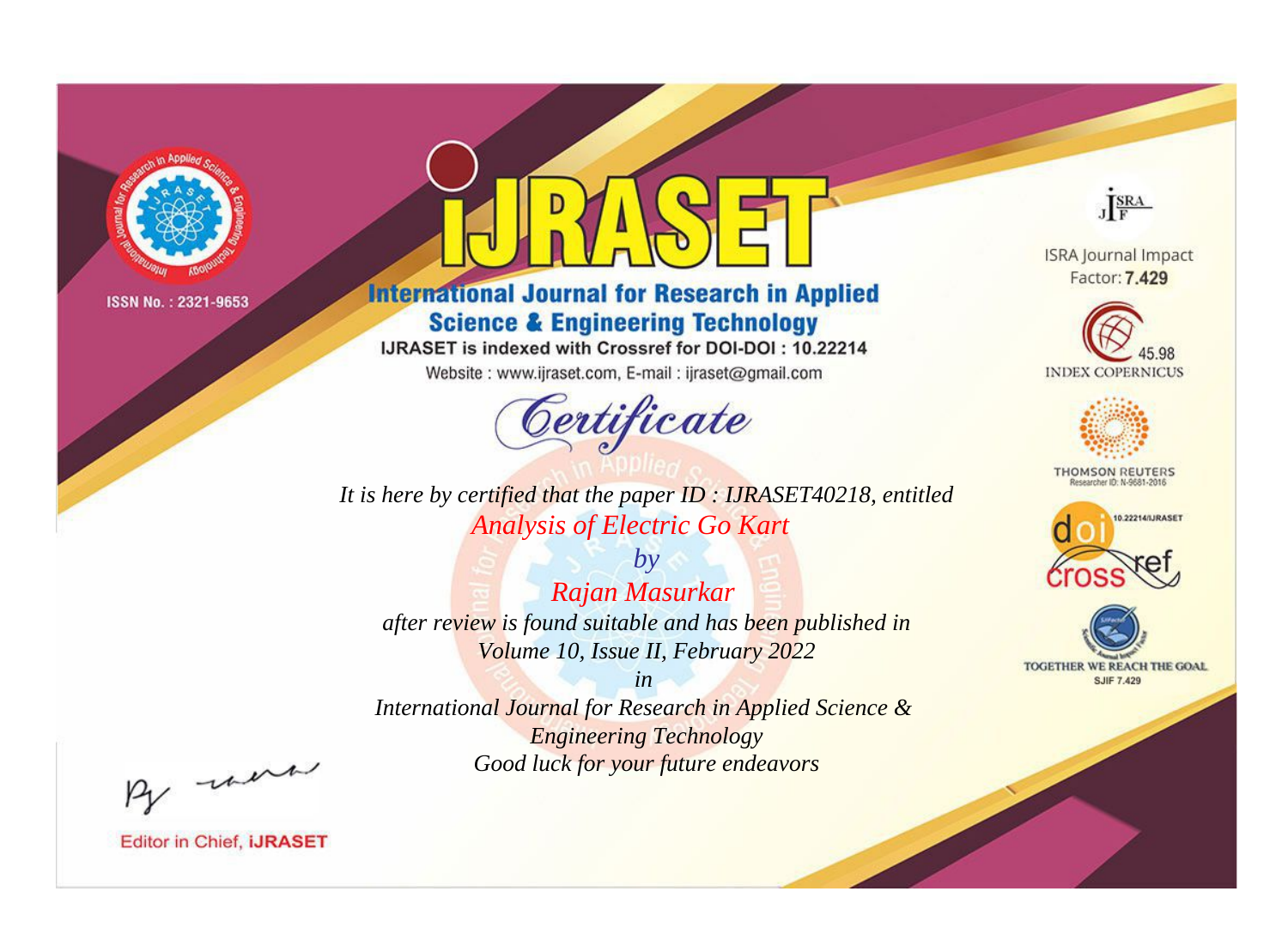

# **International Journal for Research in Applied Science & Engineering Technology**

IJRASET is indexed with Crossref for DOI-DOI: 10.22214

Website: www.ijraset.com, E-mail: ijraset@gmail.com



**ISRA Journal Impact** Factor: 7.429

JERA





**THOMSON REUTERS** 



TOGETHER WE REACH THE GOAL **SJIF 7.429** 

It is here by certified that the paper ID: IJRASET40218, entitled **Analysis of Electric Go Kart** 

 $by$ Khushi Dhengre after review is found suitable and has been published in Volume 10, Issue II, February 2022

 $in$ International Journal for Research in Applied Science & **Engineering Technology** Good luck for your future endeavors

By morn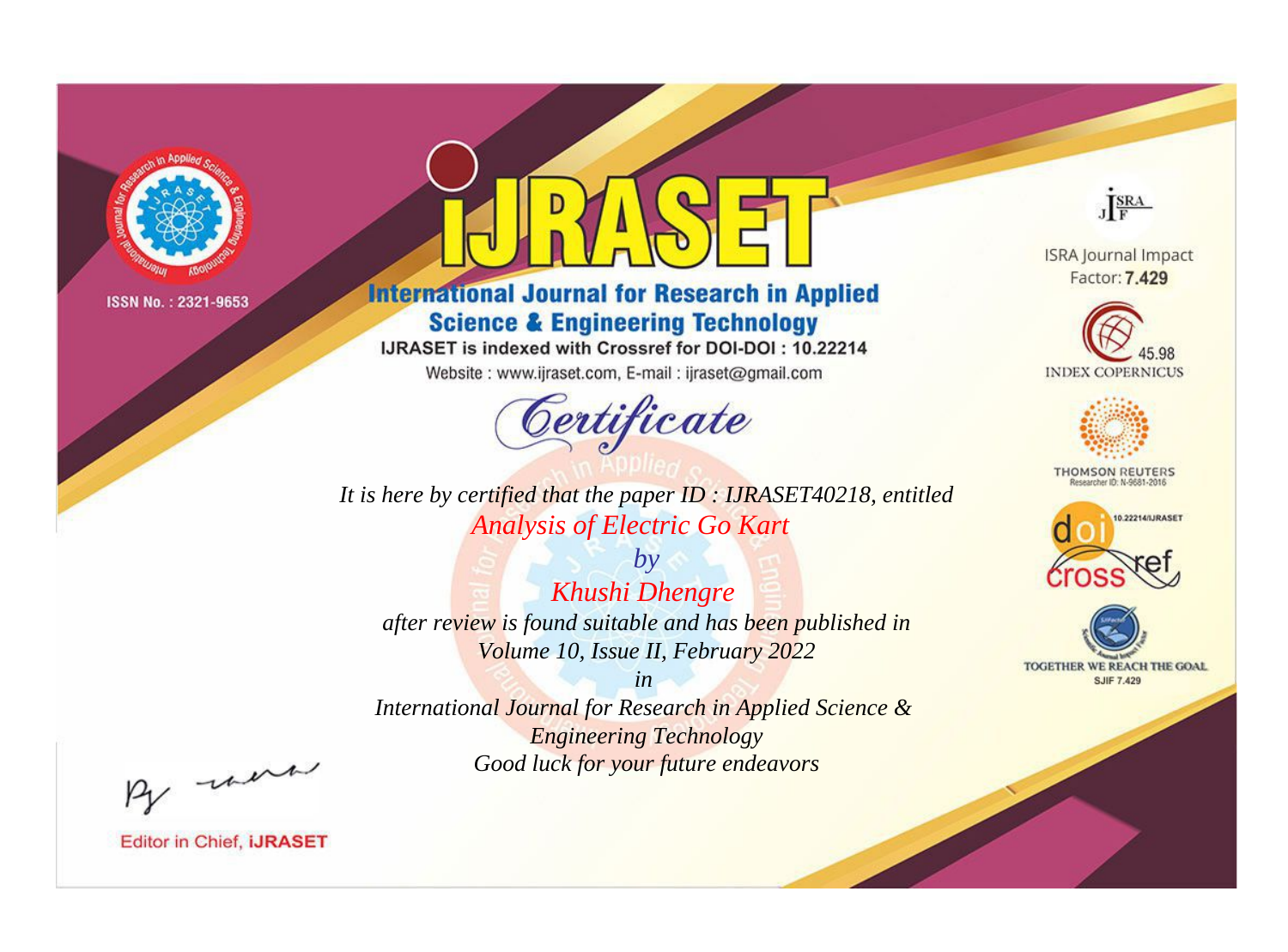

# **International Journal for Research in Applied Science & Engineering Technology**

IJRASET is indexed with Crossref for DOI-DOI: 10.22214

Website: www.ijraset.com, E-mail: ijraset@gmail.com



JERA

**ISRA Journal Impact** Factor: 7.429





**THOMSON REUTERS** 



TOGETHER WE REACH THE GOAL **SJIF 7.429** 

It is here by certified that the paper ID: IJRASET40218, entitled **Analysis of Electric Go Kart** 

 $by$ Paresh Girhepunje after review is found suitable and has been published in Volume 10, Issue II, February 2022

 $in$ International Journal for Research in Applied Science & **Engineering Technology** Good luck for your future endeavors

By morn